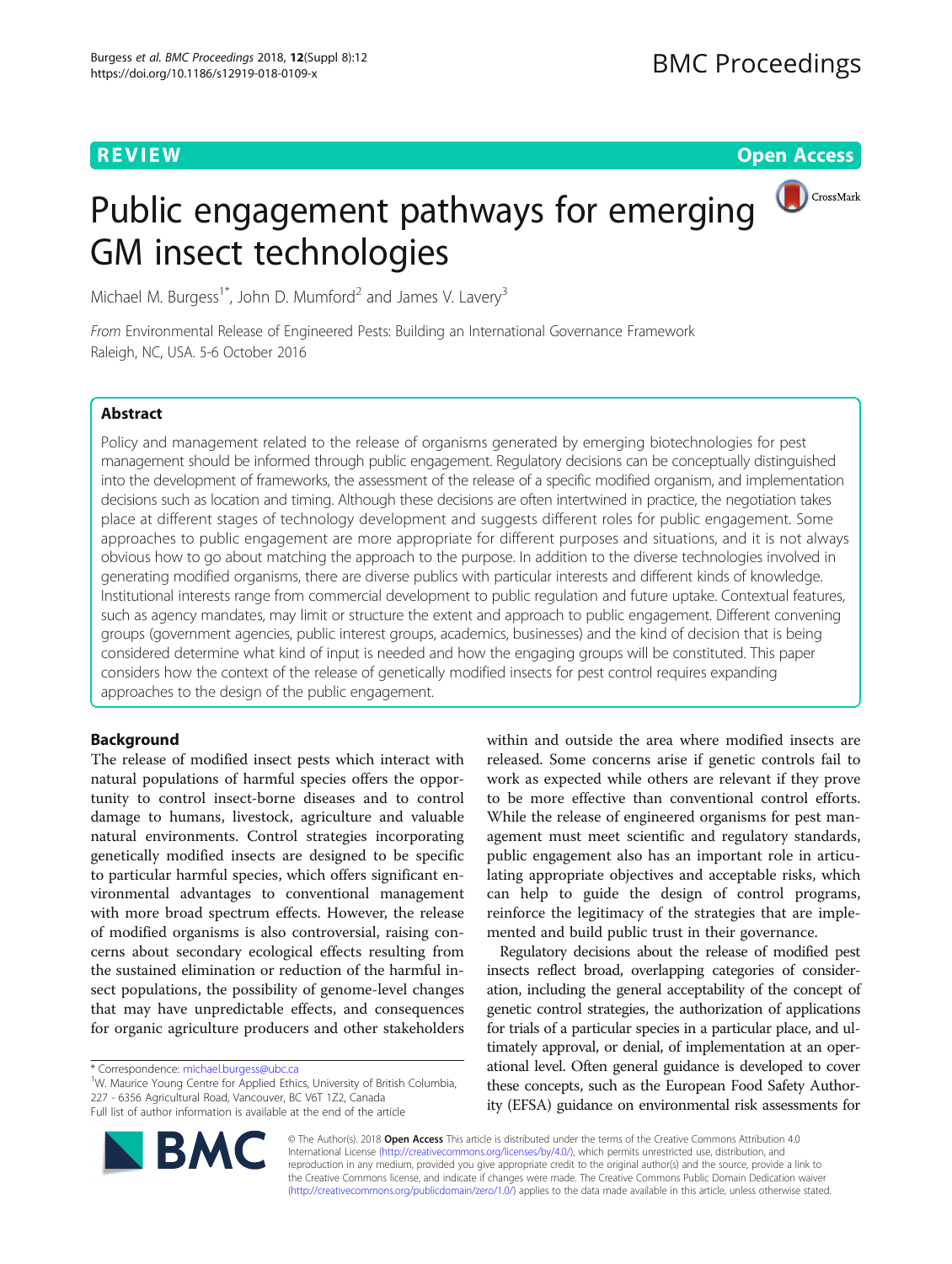GM animals [\[1\]](#page-6-0) or the broader UK House of Lords [\[2](#page-6-0)] report on the use of GM insects. In some cases regulators assess and may approve trials of specific genetically modified insects. Examples of these include decisions in Panama about field trials for GM Aedes mosquitoes [[3](#page-6-0)] and New World Screwworm [\[4\]](#page-6-0), in Florida for field trials of Aedes mosquitoes [\[5\]](#page-7-0), and the trial of the GM Diamondback moth in New York state [\[6](#page-7-0)]. In Brazil, full scale commercial release has been implemented for Aedes mosquitoes for dengue control in one city [\[7\]](#page-7-0).

Although it is commonplace to emphasize a role for public engagement across all of these decisions, the objectives, modes of engagement and utilization of public input vary widely. The mandate of a regulatory body may restrict or specify how the public is to be engaged. Engagement related to general guidance may enable a wider range of interests or knowledge to be considered and included, but may make it difficult to articulate risks and benefits in terms that cover the full range of complexity and public concerns without ambiguity or overly technical language. Engagement related to insect control trials or experimental releases makes the range of relevant risks and potential benefits more specific, but many interests or concerns raised by the public may be beyond the scope of a narrow enviromental assessment specified in regulations. Furthermore, citizens may mobilize and seek various forms of engagement with, and accountability from, regulators and implementors, independent of formal regulatory processes and specific regulatory mandates.

This paper considers public engagement in relation to the categories of legislative, regulatory and implementation actions mentioned above. Alternative approaches and objectives are proposed, drawing on the wider literature and experiences with public engagement.

#### Public input into frameworks to guide risk assessment

The European Food Safety Authority (EFSA) guidance on GM animals and the UK House of Lords report on genetically modified insects are two examples of high-level guidance about how environmental risk assessment should be carried out and how policy should be formed for modified insects, respectively.

EFSA prepares general guidance documents on aspects of EU Directives and Regulations and each guidance document has a formal public consultation stage. The GM Animals Environmental Risk Assessment Guidance [\[1](#page-6-0)] had a two month public consultation period, with written submissions invited to EFSA directly related to the publication of a draft of the guidance document [\[8,](#page-7-0) [9](#page-7-0)]. The GM animal environmental risk assessment guidance document covered mammals and birds, insects, and fish. The insect part of the report received the greatest number of public comments. At the end of the public consultation period,

EFSA had received 720 comments across the three categories from 25 interested parties (i.e. institutes, non-governmental organisations, universities, associations, industry organisations, national risk assessment bodies and individuals). There was a very low participation in the consultation from individuals. Strong input came from interested NGOs, some of which was rejected as being outside the terms of reference for the public consultation, which was limited to the specific issues of risk assessment for the environment and public health.

The UK House of Lords enquiry into GM insects [\[2](#page-6-0)] invited evidence in person and gave the option for written public submissions. The purpose was to explore the potential of GM insect technologies to control human and livestock diseases and crop pests, and to establish whether the regulatory environment in the United Kingdom was conducive to the development and deployment of GM insect technologies. In addition to the invited witnesses there were 26 written submissions, from individuals and organisations (including some duplication of verbal evidence from the invited witnesses). Most was from public institutions, one from a private company, several from NGOs and several from individuals, and as such, reflected the views of experts and professionals, rather than the broader public.

Electronically submitted written comments directed to EFSA and written reports submitted to the House of Lords were considered in the final drafting of the resulting guidance and report. In the case of the EFSA guidance the consultation was focused on the specific issues addressed in the draft guidance, and the engagement process effectively restricted commentary to the draft report itself. The "public" most likely to respond to such a call are those who have identified their interests in the area, have the ability to understand the document, and are able to dedicate sufficient time for review and response. In this sense the approach to public engagement is really an invitation for established stakeholders, including those with commercial interests and scientific experts, to consider the draft and respond to it. The objective of the engagement is, effectively, to determine the nature and scope of these established stakeholder concerns and which of them to respond to in a revision of the final report. Responses that questioned the EFSA technical mandate, the competence and operation of the guidance process or the scope of concerns imposed by the decade-old Directive were acknowledged, but not addressed in further editing of the guidance [[1\]](#page-6-0).

The outcome of the invitation for public submissions to the House of Lords enquiry was similar to the EFSA process in that the approach to public engagement led to a limited and specialized set of responses: six responses from individuals associated with university departments, one response from an insect conservation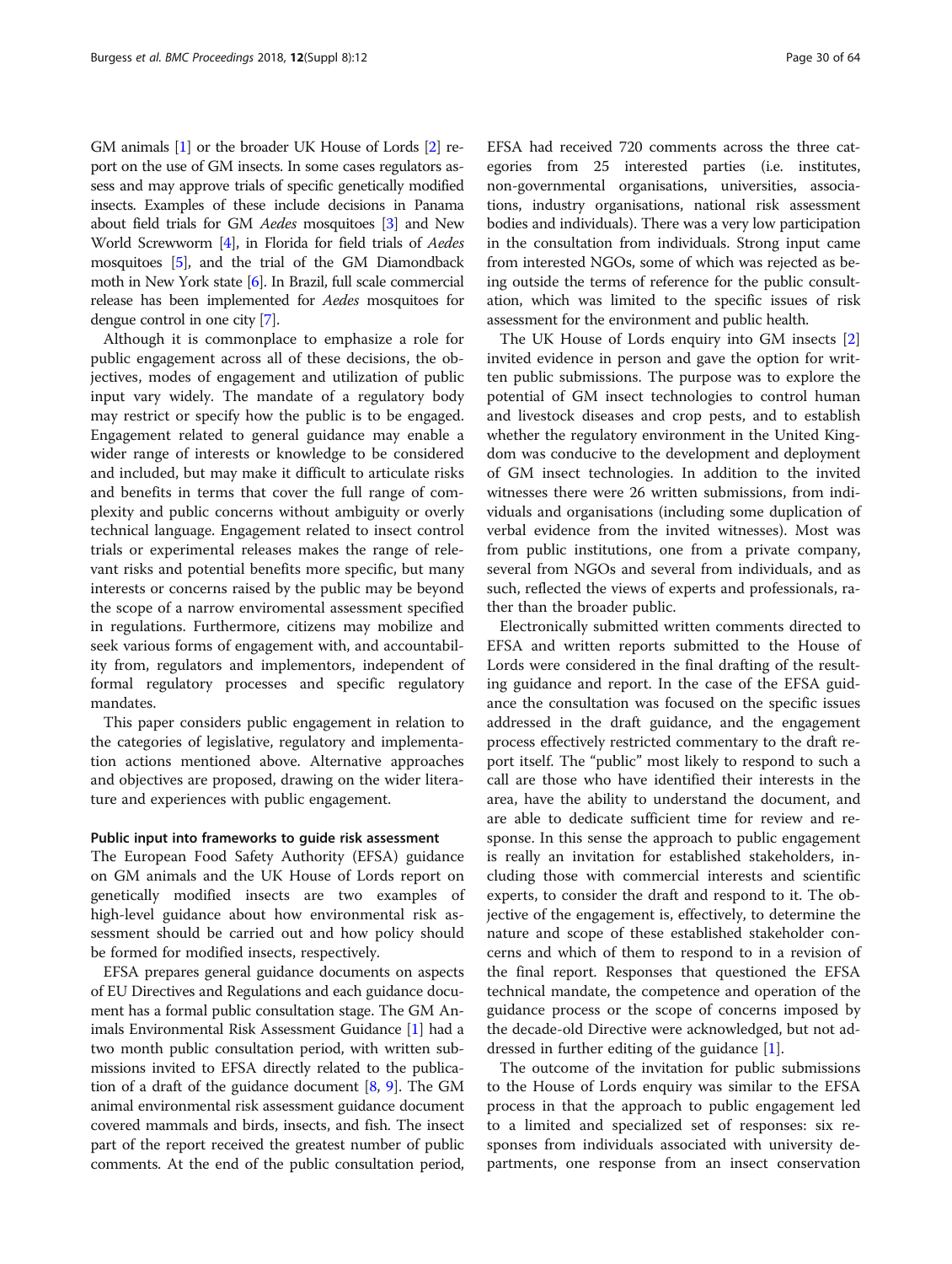NGO, and institutional responses that were broadly positive while recommending case by case review and appropriate regulatory oversight.

It is instructive to note what this kind of formal engagement is not intended to achieve. While draft guidance is made public for consideration, little effort is made to make the draft accessible to a wide readership, since the guidance is ultimately intended for a specialized and technical user group. No effort is made to highlight key points in a more popular summary, for instance. By design, this approach is not intended to inform a wider public, nor is it likely to reassure a wider public or to encourage broad public participation in decisions. EFSA has a mandate to provide technical evidence and advice, not input on potential social or economic implications where wider public involvement might be more relevant. This is different from the "upstream" engagement mandate characterized by the UK House of Lords [[10](#page-7-0)] and promoted by many Science and Technology Studies scholars as capable of identifying values and benefits that are different from the goals of the technology being assessed [\[11](#page-7-0)]. The EFSA approach is unlikely to incorporate respect for divergences of perspectives or open up socially deliberated evaluative criteria [\[12\]](#page-7-0). The design of the EFSA consultation process is informed, to a large extent, by considerations of feasibility and efficiency. The communication is written intentionally for a narrow audience and the soliticed responses are restricted to written reactions to the draft document. As such, it is important to recognize that the process would not provide EFSA with an enhanced understanding of how a wider public would make the inevitable compromises and trade-offs in decisions that will be shaped by the technical opinions resulting from application of the guidance.

The EFSA and similar approaches to public engagement serve to put established stakeholders and experts on notice of the scientific assessments that the authorities have made and collect any additional input that might affect technical components of environmental risk assessments. They do not invite deeper and broader engagement with the underlying values and trade-offs that are embedded in the draft documents, ruling any such engagements out of scope. They presume that citizens who are not experts or technical stakeholders do not need to be consulted because the kind of knowledge that the authorities want is related specifically to technical information and assessments at this stage. Efforts to understand the wider public interest may be deferred to later specific implementation decisions where public values can be applied to particular cases and the plausibility of risk pathways can be addressed more explicitly.

#### Assessments and implementation decisions

Decisions to approve individual trials of modified insects or to release them in control programs move beyond high-level guidance to the assessment of whether the balance of risks and benefits is in the public interest. Although the risks and benefits specific to a given release are more explicitly available for comparisons in trade-off decisions, the stakeholders involved in these decisions often have considerable investment in specific outcomes. There may also have been choices that preclude previously available pest control alternatives, for example removing some insecticides from registration approval, making it more difficult to identify and challenge these commitments once the decision process has moved to a specific application.

A recent case that illustrates these points is the Florida Keys Aedes mosquito case, involving trial release of male mosquitoes with an introduced genetic trait that prevents offspring maturing beyond the larval stages. This example demonstrates how specific decisions about whether to release modified species are often tied to implementation decisions such as where the release should be initiated. But the conceptual distinction is important for consideration of how and what public should be consulted.

Aedes aegypti mosquitoes, an introduced species in the Western Hemisphere, are responsible for the spread of dengue, Zika, chikungunya and yellow fever viruses. Outbreaks can occur at relatively low densities of mosquitoes, particularly because mosquitoes breed in close proximity to human dwellings. The release of the GM Aedes in Panama, Brazil and the Cayman Islands has demonstrated a decline in the target mosquito populations, and the company responsible now claims some resulting declines in disease transmission [\[13](#page-7-0)].

For the Florida trial, a county-wide public referendum was held in conjunction with national elections in November 2016. A majority across the county (58%) supported the GM Aedes trial release, but in the proposed initial release site, Key Haven, a majority (65%) voted against the release, prompting the public mosquito control authorities to move the proposed release to an alternative site within the county. The public referendum asked a simple question: (Yes/No) Are you in favor of the Florida Keys Mosquito Control District conducting an effectiveness trial in Monroe County, Florida, using genetically modified mosquitoes to suppress an invasive mosquito that carries mosquito-borne diseases? Alternatives or implications were not clearly identified in the referendum, for example whether to move the site, delay the trial, seek specific additional information, or undertake any specific alternatives.

The chairman of the Florida Keys Mosquito Control District Board of Commissioners said he opposed the referendum because the Board was elected to make these kinds of hard choices "from a position of knowledge, and not emotion." "The opponents have very little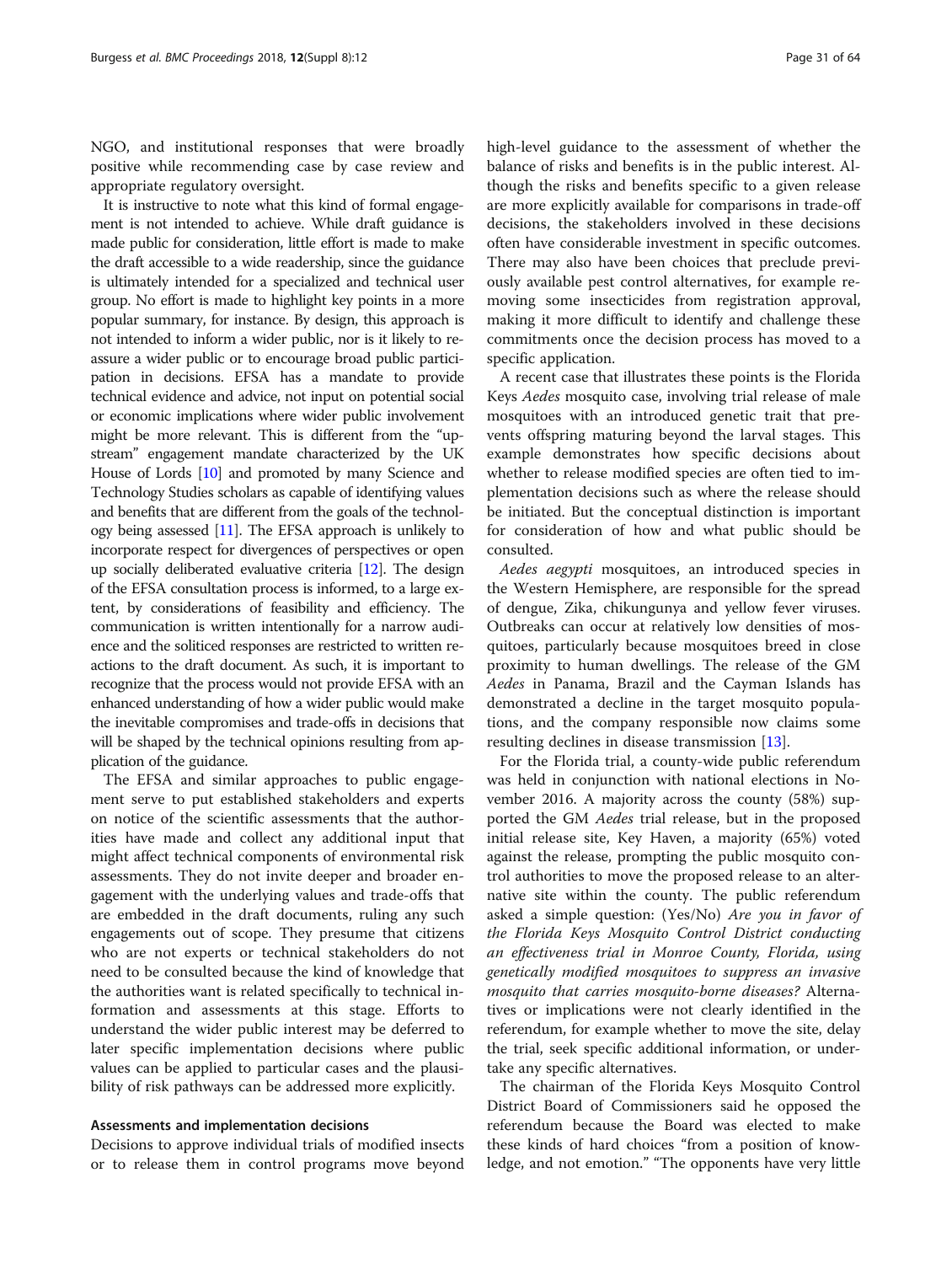information, and they are led by a few people who are non-science-based… We have tried to explain the real answers to them. They are not interested in the truth." [[14\]](#page-7-0). The same report interviewed a local resident who said that Zika did not scare her as much as scientists tinkering with animals. Like others, she fears that some of the genetically modified female mosquitoes (scientists expect a small percentage to be released inadvertently) will bite people and cause unexpected consequences. Some opponents disputed the risk of disease, since no cases of Zika had occurred in the area and no dengue cases had been reported in recent years. Others doubted the need for specific Aedes control measures because other control efforts, with pesticides and breeding site elimination, would continue to be intensively applied against the several native mosquitoes that cause significant nuisance biting in south Florida. So debate ranged from technical issues around the ecological and health impacts to questions of how the public mosquito control need was framed and justified and how personal values should be represented by elected officials.

This example of public engagement by non-binding referendum seeks politically legitimate input from the public. The opportunity for the general public to vote on the trial has the advantages of visibility and accessibility over the public posting for commentary approach taken by agencies such as the EPA or USDA in granting approvals for specific trials or general use. This type of public input is particularly relevant as decisions approach operational implementation by public authorities at public risk and expense. The vote provides decision-makers with information about the tolerability of the proposal, and about how this tolerability is distributed geographically among the voting districts of the county, but it does not afford the public an opportunity to express a choice amongst alternatives. Referenda cannot offer complex choices or provide balanced information on the ballot paper, and often leave a divided public with different interpretations of the options perceived to be relevant.

The decision to move the trial to another site demonstrates that the opposition of voters in Key Haven was given weight by decision makers and that local public acceptance of a trial was an important criterion for site selection.

The New York Times report of the referendum illustrates a common tension when the wider public is given the opportunity to participate directly in public decisions [[14\]](#page-7-0). The chairman of the Florida Keys Mosquito Control District Board of Commissioners expressed concern that public input is poorly informed, emotional, and led by a few persuasive people who are not scientific experts. The resident quoted by the New York Times expressed concerns that demonstrate a lack of trust in the experts, and skepticism about their portrayal of the relative risks.

## Public engagement for trustworthiness and legitimacy

Public engagement can be understood as any activity that seeks to inform the public, collect information from the public or enable public participation in decisions, policies or practices. How "public" is understood might be as variable and as important as the range of approaches to engagement. A public engagement process may provide some information to the public as well as gather views from the public, both in response to information provided or from public understanding that is independent of any information related to the engagement. The information content and the way it is presented to the public often shapes the outputs of the response from that public. The outputs of an engagement might be new information to be considered by the organizers or clients, or it could be a collaboration on recommendations or advice. Outputs could also be aggregates of individual opinions, themes identified by analysts, or collective conclusions of the participants.

Many public engagements are characterized as "participation" or "deliberation." These kinds of public engagement tend to emphasize a role for the public to participate or collaborate in making decisions or recommendations. As such they involve an exchange of information to bring the participants into a level of knowledge that enables them to provide informed and useful advice or participate in decisions. Arnstein's ladder of citizen participation [\[15](#page-7-0)] and more recent work on a typology of public engagement by Rowe and Frewer [[16\]](#page-7-0) distinguish participatory public engagement characterized by a two-way flow of information and a kind of partnership or sharing of power from other consultative or communication oriented engagement. Other informative classification frameworks have also been proposed: the International Association of Public Participation Federation "Public Participation Spectrum" [[17\]](#page-7-0), one based on ideal types derived from interviews of science researchers [[18\]](#page-7-0), and another on the different "imperatives" that engagements presume or on which they are assessed [\[12](#page-7-0)].

Abelson and colleagues have suggested four characteristics that can be used to evaluate deliberation [\[19\]](#page-7-0). These same dimensions can be used to consider the different ways in which a public engagement can be organized. The first is how the public is represented in selection and recruitment. The second is how the process or procedures are structured. The third is what information is used in the engagement. The fourth is the outcomes and decisions arising from the engagement. Each of these components involve considerations that are essential for public engagements to achieve the promise of appropriate public involvement and influence.

Representation in public engagement is not a simple statistical notion, but a complex set of considerations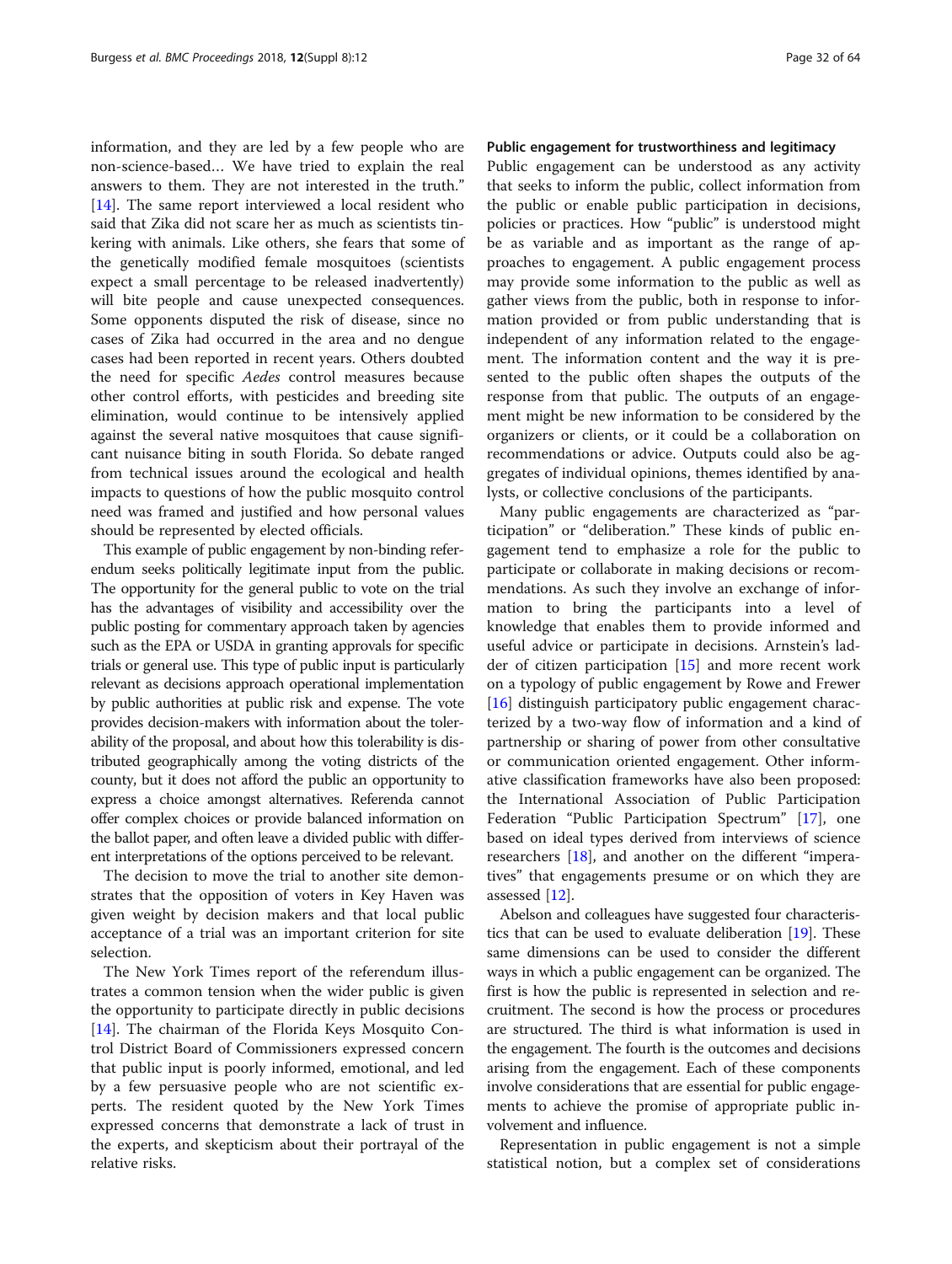about how the participants in an engagement will be selected, recruited and reflect the range of interests and perspectives that are important to the issues being considered. All members of the general public have legitimate interests in the issues and decisions, even if they have not yet considered them and determined their position on the decisions. Some members of the public have considered their interests and may have associated in groups that are invested in the promotion of a particular interpretation of the public interest. Sometimes unfortunately referred to as "disinterested" or "naïve" publics, the general public who have not yet formed settled opinions or formed allegiances might be in a better place to openly consider the cases made by those with investments, whether as stakeholder members of the public, or those with financial, professional or political commitments.

The engagement process typically combines the provision of information, directing attention to key issues, and generating input or recommendations. Information can include technical, regulatory and social aspects. Experts, regulators and stakeholders often play an important role, whether by being drawn on to provide summary materials, or directly as observers or participants in the public engagement [\[20](#page-7-0)]. Public engagement must carefully consider how to organize the process of engagement so that it is perceived as legitimate to those whose interests are represented and who receive the input or recommendations, while avoiding undue influence by experts or stakeholders.

The way in which discussion is directed, whether by a facilitator, a discussion guide or a process like scenario planning [[21\]](#page-7-0) is also an important part of the process. Public engagement processes inevitably frame the discussion, and must explicitly consider and design how the framing shaped the process and outputs [[22,](#page-7-0) [23\]](#page-7-0).

A successful public engagement will have demonstrable outcomes and decisions, which in turn should derive enhanced legitimacy from the public engagement. Participants are more likely to experience the engagement as legitimate if there are perceptible outcomes. The outcomes of a deliberation can include the conclusions that are drawn during the event as well as through subsequent analysis [\[24\]](#page-7-0). We should not expect consensus, certainly on all issues, and persistent disagreements may be as informative for decisions as convergence of opinions. The expectation of a deliberative engagement would be that the conclusions reflect a "civic-minded" group decision in the sense that it reflects what the group thinks is appropriate given the differences of individual perspectives of the participants and the wider social context [\[25\]](#page-7-0). Deliberative democracy theorists suggest that the deliberation enables participants to generate conclusions that the wider public would generate if they were informed and civic-minded [[26](#page-7-0)]. Implementation of the outcomes into decisions depends on the context, political will and what other societal interests need to be considered by those who have the related mandates.

## Trustworthiness and legitimacy in decisions related to modified pests

Negotiating whether, how and under what circumstances to release modified insects inevitably requires making judgments about what is in the best interests of citizens as a whole. There is no reason to presume that there is a single, unitary answer to what is in the public interest, and recognizing persistent disagreement and how to incorporate that in governance is very important [[24,](#page-7-0) [27](#page-7-0)]. The decisions based on these assessments are made in the context of the influence of the relevant industrial and political interests, and what risks or benefits count the most will be contentious, with considerable diversity of public perspectives. Decisions that merely present expert opinion for comment are unlikely to stimulate wider public engagement, and the framing of the decisions as technical matters also discourages wider consideration and participation. Citizens are aware of the influence of industry and NGOs and the technical capacity of regulators, and may feel their own limitations in both influence and technical knowledge. In this context, decisions might fail to be trustworthy due to skepticism about whether the wider range of public interests have been acknowledged and reflected in the decisions. This distrust is not likely to be remedied by more scientific explanation, although a focus on establishing criteria for trustworthy governance, including confronting concerns about commercialization, might begin to define conditions of trustworthy governance [[11,](#page-7-0) [20](#page-7-0), [28](#page-7-0)].

Public engagement that provides relevant technical information, fair acknowledgement and consideration of the interests of all stakeholders, and provides a genuine opportunity for all, or at least a diversity of citizens, to have input is more likely to introduce a wide range of public interests and consideration. When combined with scientific risk assessment and stakeholder engagement, such activities provide decision makers with a better basis from which to decide what is really in the interests of a diverse public. Further, deliberative public engagement can provide decision makers with advice or recommendations from an informed, diverse group of citizens that is oriented to negotiating how to make decisions given controversy and diversity. This kind of public engagement is more likely to produce trusted decisions that are seen as legitimate, and may open opportunities for compensatory actions that balance gains and losses to particular groups.

When the objective is to develop a framework or "points to consider" for assessing the appropriateness of deploying genetically modified insects in pest control, the general nature of the question anticipates considerations of different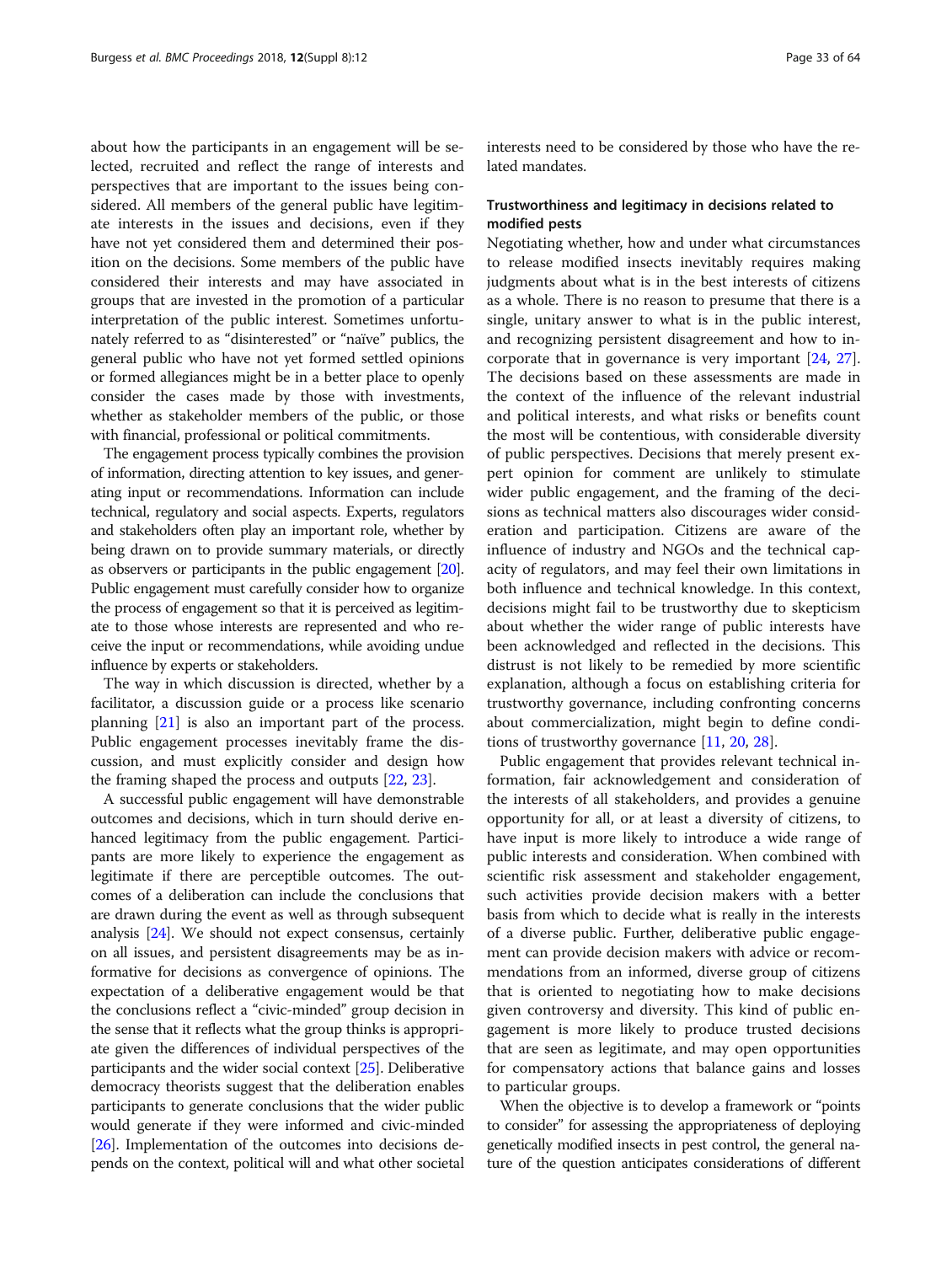values and goals, which may contribute to more inclusive or participatory governance [[29](#page-7-0)–[31](#page-7-0)]. The elicitation of broader values and objectives may seem out of scope to narrow mandates, which often focus on technical approaches to risk management, and may be difficult questions to articulate in specific terms, compared to the details that often become clearer in later implementation decisions. Experts and stakeholders are more likely to develop clear positions about specific issues and concerns than members of the general public, who may not yet have formulated set views nor considered their own related interests. Under these circumstances input from the broader public is likely to ensure that the range of issues considered is sufficiently broad and comprehensive. Whereas for implementation decisions "local knowledge" is more likely to provide insights about considerations that are otherwise not obvious. Members of the public with experience in the activities and regions where releases are likely to occur are most likely to have useful insights at this level. But general invitations to comment may be inadequate, and specific invitations to participate on panels that provide information and are open to input from the public members might be a preferred approach.

As discussed above with the example of the Florida referendum on Aedes aegypti mosquitoes, assessments of whether to release specific modified species at a particular location are often intertwined with practical implementation decisions. This conflates the issues of whether release is justified with how to negotiate who will most directly bear the effects of a specific release.

A broader public engagement in the assessment of whether to release modified pests would make decisions more legitimate by enhancing the inclusiveness and openness of the decision making process, irrespective of the decisions themselves. When there is a particular technology to assess, the trade-off between intended benefits and the range, nature and uncertainty of risks can be considered. This makes it possible for a wider public, given appropriate support, to participate in these assessments. Further, at this point of assessment, vested interests may have developed, with industry and possibly research interests aligning with release and opposing public interest groups aligning in favour and against release. It is therefore important to involve members of the public who are uncommitted in the assessment, and who can consider collective and diverse interests and perspectives. It is here that broad public engagement, perhaps using deliberative engagement approaches, might be most useful. The Australian Science and Technology Engagement Pathways has "rules of engagement" and "intervention pathways" that might be useful in the design of such approaches [\[32,](#page-7-0) [33](#page-7-0)]. But as several analysts recognize, there is no universal approach and each public engagement must struggle to find a way to authentically reflect diverse public views, but to

do so in a way that resonates with the relevant decision makers [\[32,](#page-7-0) [34](#page-7-0)].

The mosquito referendum emphasized the implementation aspect of the trial release and enabled citizens who would be affected by the release to express their interests, perhaps in a classic "NIMBY" (not in my backyard) reaction. Nevertheless, when an implementation decision is being considered, the issues move from the assessment of whether a release is justifiable to who will receive the effects, positive and negative. It is important to directly consult with members of the public who believe they will be directly affected. Here the public is not expected to be non-partisan, but to act in an informed manner to consider their own interests and those of others.

The different engagements of the public, with diverse objectives, combine to make the decisions more worthy of being trusted by citizens, and by those with strong, direct interests. Finally, an additional objective is to make translation of decisions to actual practice more sustainable, through having the public, consumers, producers and regulators jointly involved in the process. The final section considers the features of public engagement that are important for progressing toward, and achieving, these objectives.

The transparency and responsiveness of the final decisions to the public advice is also important. While advice from these public deliberations may not be binding in a straightforward manner, once articulated there needs to be accountability for how they are engaged in the decision making process. Participants are likely to have more confidence in the process if they believe their interests have been acknowledged and considered. Together, the public deliberation and transparent accountability for how the advice was considered will increase the legitimacy and trustworthiness of the decisions.

#### Conclusions

A structural challenge is that few, if any, government agencies have a sufficiently wide mandate for public engagement to support the resource intense activities discussed earlier. Occasionally, special commissions may be formed by governments to include a wide mandate for public engagement. The Danish Board of Technology had a longstanding mandate that lasted several decades [[35\]](#page-7-0). More commonly, intense public engagement exercises are funded as research or special projects. A wide range of projects are described on a website, Participedia [\[36](#page-7-0)].

Decisions related to the release of modified insects will be made in a context where what benefits are to be considered, and how trade-offs are to be made and releases implemented, are contested. In this context, it is very difficult to produce decisions that are trustworthy and legitimate, and that reflect consideration of a wide range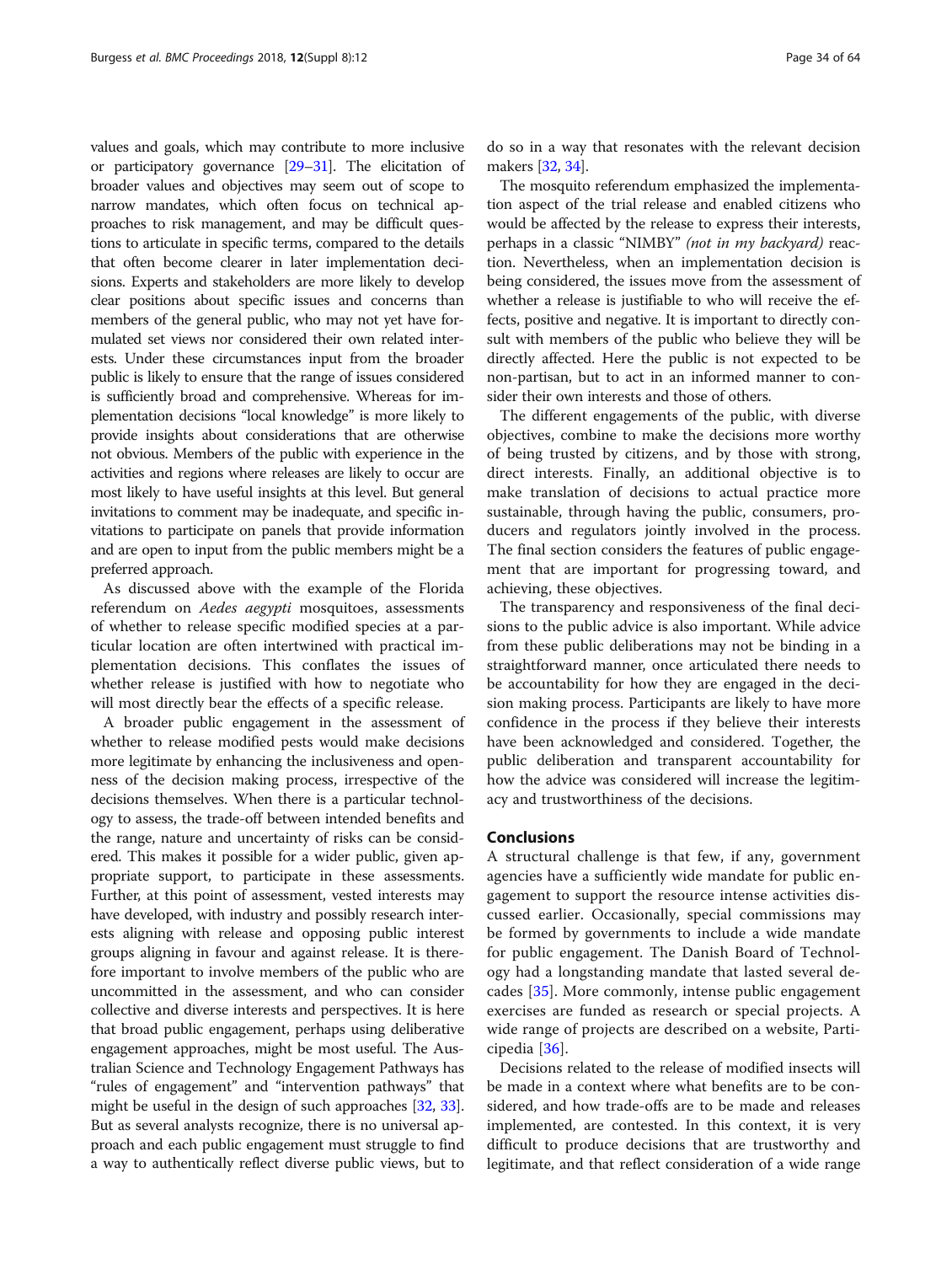<span id="page-6-0"></span>of public interests. Even with a mandate to engage the publics, government agencies rarely have the resources to appropriately engage a wider public. Further, while public enagement is a crucial component of making decisions that considers the range of relevant public interests, industry and stakeholder groups, academic social science researchers, and NGOs also have important contributions in understanding diverse public interests.

Resourcing the appropriate public engagement for each kind of regulatory decision, and then structuring it so that it is effective and trusted, should be included in high level decision frameworks and for decisions about field trials and release of genetically modified insects. Guidance on overall decision frameworks, and maybe even the legislation itself, should commit to public engagement. Seeking public input only on whether and where to release insects precludes consideration of the goals of release and how the long term effects will be monitored and regulated.

The Australian Science and Technology Engagement Pathways framework provides detailed guidance on a scaleable approach to public engagement, while some of the participants in their formation caution that actual engagements need to be contextually relevant [[32](#page-7-0), [33](#page-7-0)]. Despite a wide critical literature, Chilvers suggests that there is still much to be gained through public engagement:

At a substantive level constructivist work in the sociology of scientific knowledge (SSK) and public understanding of science (PUS) has developed powerful epistemological and ontological arguments claiming that exposure to a wider range of public knowledge, values, and meanings can create science that is more socially intelligent and robust [\[29\]](#page-7-0).

It is probably a mistake to consider public engagement as a way for modified insects in pest control to avoid the public conflicts experienced around GM food and agriculture. The lesson from that era is the presumption that the question was primarily about risks that could be identified by regulatory science [[11](#page-7-0)]. The way forward for public engagement related to modified pests is to recognize that public engagement is one of many important inputs in a more open approach to define the acceptable goals of the release of modified insects for pest control, and to include members of the public in the governance in a way that demonstrates trustworthiness in a context of economic, political and social complexity. As Stirling put it:

Only in this more open-ended fashion may we realistically hope to achieve a richer, wider, and more vibrant empowering of human agency in the deliberate social choice of technological futures [\[12\]](#page-7-0).

#### Acknowledgements

The authors would like to thank the organizers and participants of the OECD sponsored workshop for early discussions of these ideas, and two reviewers for their helpful suggestions. This work is part of a special issue of this journal produced as part of a workshop entitled "Environmental Release of Engineered Pests: Building an International Governance Framework," hosted at North Carolina State University on October 5-6, 2016 and organized by the Genetic Engineering & Society Center and CSIRO. The workshop agenda and presentation slides from the meeting can be found at: [https://research.ncsu.edu/](https://research.ncsu.edu/ges/research/projects/oecd-crp-meeting/) [ges/research/projects/oecd-crp-meeting/](https://research.ncsu.edu/ges/research/projects/oecd-crp-meeting/)

The opinions expressed and arguments employed in this publication are the sole responsibility of the authors and do not necessarily reflect those of the OECD or of the governments of its Member countries.

#### Funding

Funding for this publication was provided by the OECD Co-operative Research Programme on Biological Resource Management for Sustainable Agricultural Systems and by the North Carolina Biotechnology Center.

#### About this supplement

This article has been published as part of BMC Proceedings Volume 12 Supplement 8, 2018: Environmental Release of Engineered Pests: Building an International Governance Framework. The full contents of the supplement are available online at [https://bmcproc.biomedcentral.com/articles/](https://bmcproc.biomedcentral.com/articles/supplements/volume-12-supplement-8) [supplements/volume-12-supplement-8.](https://bmcproc.biomedcentral.com/articles/supplements/volume-12-supplement-8)

#### Authors'contributions

This article was a collaborative reflection based on the authors' previous experiences, and to which all three authors contributed. All authors read and approved the final manuscript.

## Ethics approval and consent to participate

Not applicable

#### Consent for publication

Not applicable

#### Competing interests

The authors declare that they have no competing interests.

#### Publisher's Note

Springer Nature remains neutral with regard to jurisdictional claims in published maps and institutional affiliations.

#### Author details

<sup>1</sup>W. Maurice Young Centre for Applied Ethics, University of British Columbia, 227 - 6356 Agricultural Road, Vancouver, BC V6T 1Z2, Canada. <sup>2</sup>Centre for Environmental Policy, Imperial College London, Silwood Park Campus, Ascot SL5 7PY, UK.<sup>3</sup> Hubert Department of Global Health, Rollins School of Public Health, and Center for Ethics, Emory University, Atlanta, GA, USA.

#### Published: 19 July 2018

#### References

- 1. European Food Safety Authority. Guidance on the environmental risk assessment of genetically modified animals EFSA Journal 2013; doi:[https://](https://doi.org/10.2903/j.efsa. 2013.3200) [doi.org/10.2903/j.efsa. 2013.3200.](https://doi.org/10.2903/j.efsa. 2013.3200)
- 2. House of Lords Science and Technology Select Committee. Genetically modified insects. HL Paper 68. 2015. [https://www.publications.parliament.uk/](https://www.publications.parliament.uk/pa/ld201516/ldselect/ldsctech/68/68.pdf) [pa/ld201516/ldselect/ldsctech/68/68.pdf](https://www.publications.parliament.uk/pa/ld201516/ldselect/ldsctech/68/68.pdf). Accessed 6 Aug 2017.
- 3. Gorman K, Young J, Pineda L, Márquez R, Sosa N, Bernal D, Torres R, Soto N, Lacroix R, Naish N, Kaiser P, Tepedino K, Philips G, Kosmann C, Cáceres L. Short-term suppression of Aedes aegypti using genetic control does not facilitate Aedes albopictus. Pest Manag Sci. 2016;72(3):618–28.
- 4. Concha C, Palavesam A, Guerrero FD, Sagel A, Li F, Osborne JA, Hernandez Y, Pardo T, Quintero G, Vasquez M, Keller GP, Phillips PL, Welch JB, McMillan WO, Skoda SR, Scott MJ. A transgenic male-only strain of the new world screwworm for an improved control program using the sterile insect technique. BMC Biol 2016; doi:<https://doi.org/10.1186/s12915-016-0296-8>.